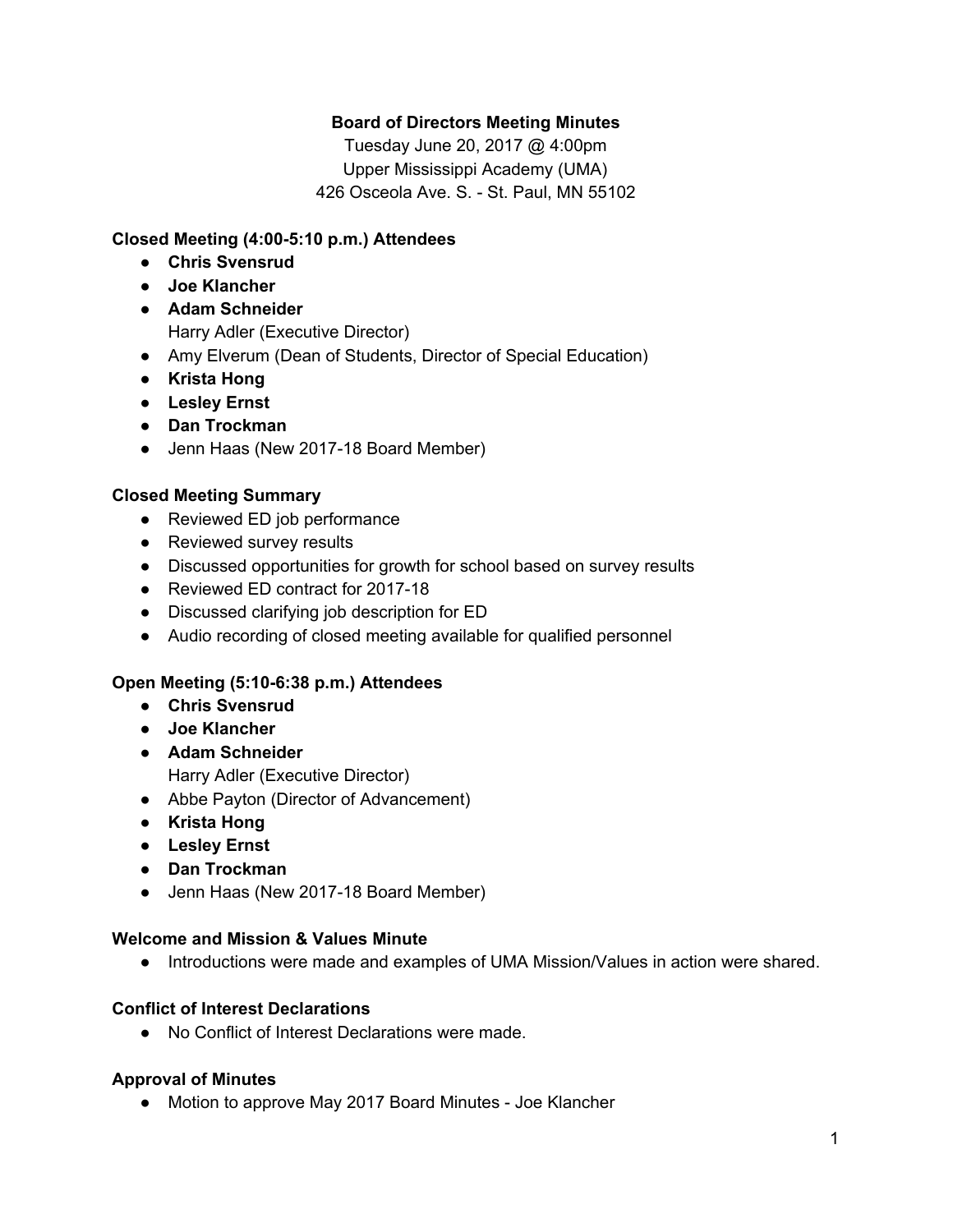- Second Dan Trockman
- Motion Passed

## **Finance Committee Report**

- A brief review of FY17 budget year to date was presented by Joe Klancher.
- **Vote to impose temporary class size limits on tenth grade** Proposal: "For the 2017-2018 school year the board imposes a temporary class size limit of 28 students for the class of 2020 (tenth grade)."
- Motion to approve temporary class size limits for 10th grade Adam Schneider
- Second Lesley Ernst
- Motion Passed

## **Vote on resolution to create special parent directorship; Elect parent for position.**

- Proposal: "Add a temporary parent directorship for the duration of one normal term (3) years). The directorship shall be terminated upon completion of the term. The board elects Brian Hanley to this directorship."
- Motion to create special parent directorship Lesley Ernst
- Second Joe Klancher
- Motion Passed

## **Executive Director's Report**

• An enrollment update for FY18 Budget, other updates and summer activity information were given by Harry Adler.

## **Advancement Director's Report**

● A review of FY17 fundraising year to date was presented by Abbe Payton.

# **Advancement Office Resolution**

- Resolution: "Add \$32,500 + commensurate benefits and expenses and revenues to be tied to the Advancement Office for the FY18 budget in fulfillment of the Director of Advancement Contract."
- Motion to pass resolution as stated above concerning funding of Director of Advancement Contract - Lesley Ernst
- Second Joe Klancher
- Motion Passed

●

## **Approve Directors' Contracts**

- Motion to approve 2017-18 Executive Director contract Dan Trockman
- Second Krista Hong
- Motion Passed
- Motion to approve Director of Advancement contract Joe Klancher